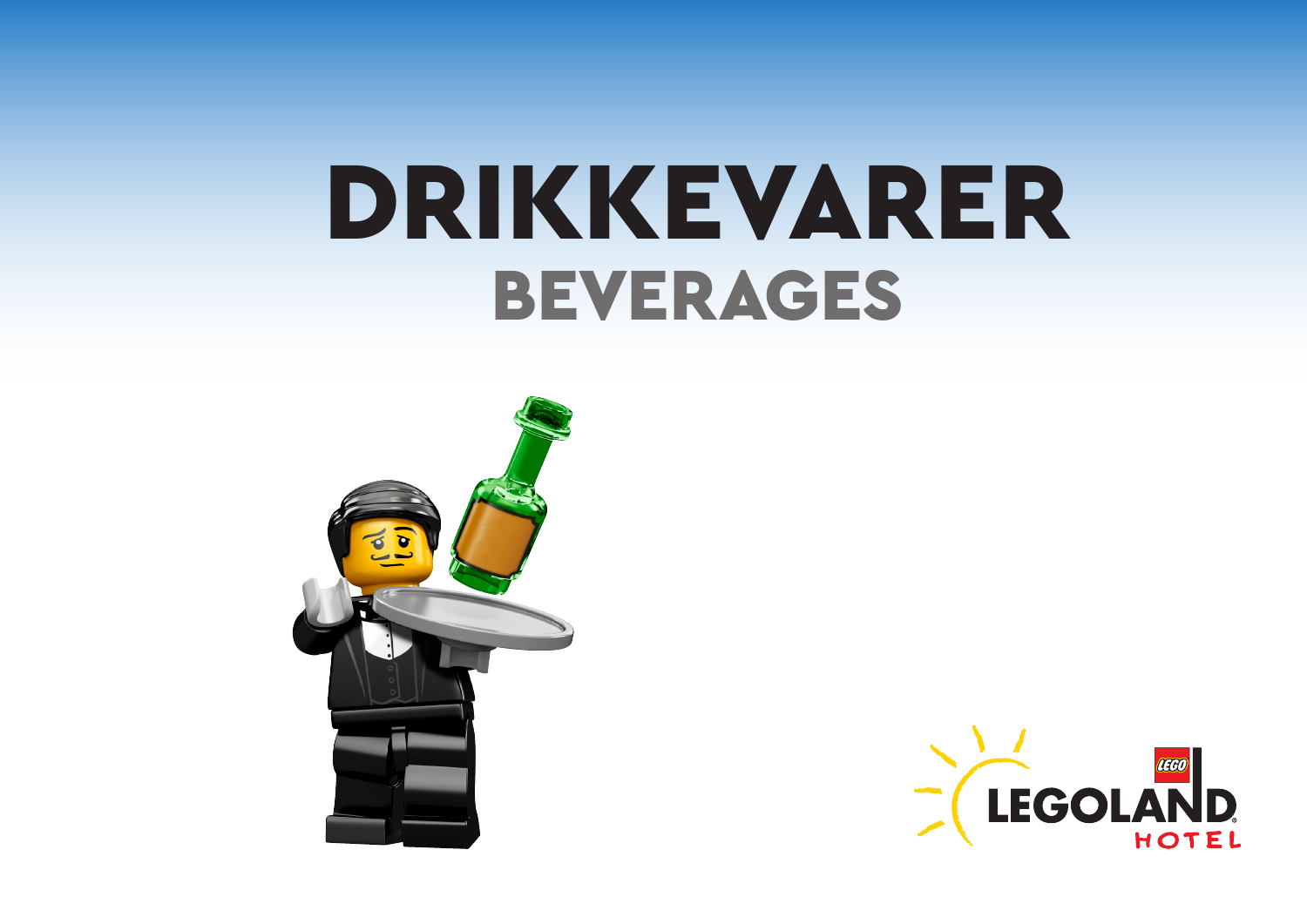### LÆSKEDRIKKE SOFTDRINKS

Rynkeby økologisk juice 42 Æble / appelsin Rynkeby organic juice Apple / orange

Rynkeby økologisk IceTea 42 Fersken Rynkeby organic IceTea Peach

Økologisk minimælk 18 Organic milk

Ramlösa dansk vand 38 Med eller uden citrus

Ramlösa mineral water With or without citrus

Sodavand / Soft drinks 75 cl 50 cl 25 cl Vælg mellem / choose from: 58 48 38 Coca Cola, Coca Cola Zero, Fanta Orange, Sprite Zero,

Schweppes lemon



#### Adelhardt økologisk saft 12

Adelhardt er kendt for deres safter brygget af de bedste økologiske råvarer.

– Hyldeblomst

- Rabarber
- Solbær
- Tranebær

Adelhardt is known for their juices brewed from the best organic ingredients.

- Elderflower
- Rhubarb
- Black currants
- Cranberries

#### Thoreau, Still & Sparkling Water 35 **Lokalt & Filtreret**

På Hotel Legoland® værner vi om miljøet ud fra tanken om bæredygtighed.

Ved at kombinere postevandets enkelthed og finesse med den gode og rene smag, kan du nyde et krystalklart, filtreret og iskoldt glas vand, med eller uden brus, og være med til at værne om vores miljø.

Pris pr. flaske

#### **Local & Filtered**

At Hotel Legoland®, we base our environmental initiatives on the concept of sustainability: by combining the simplicity and finesse of tap water with an excellent, pure taste, you can enjoy a crystal clear, filtered and ice-cold glass of water, carbonated or still, while helping to protect our environment.

Per bottle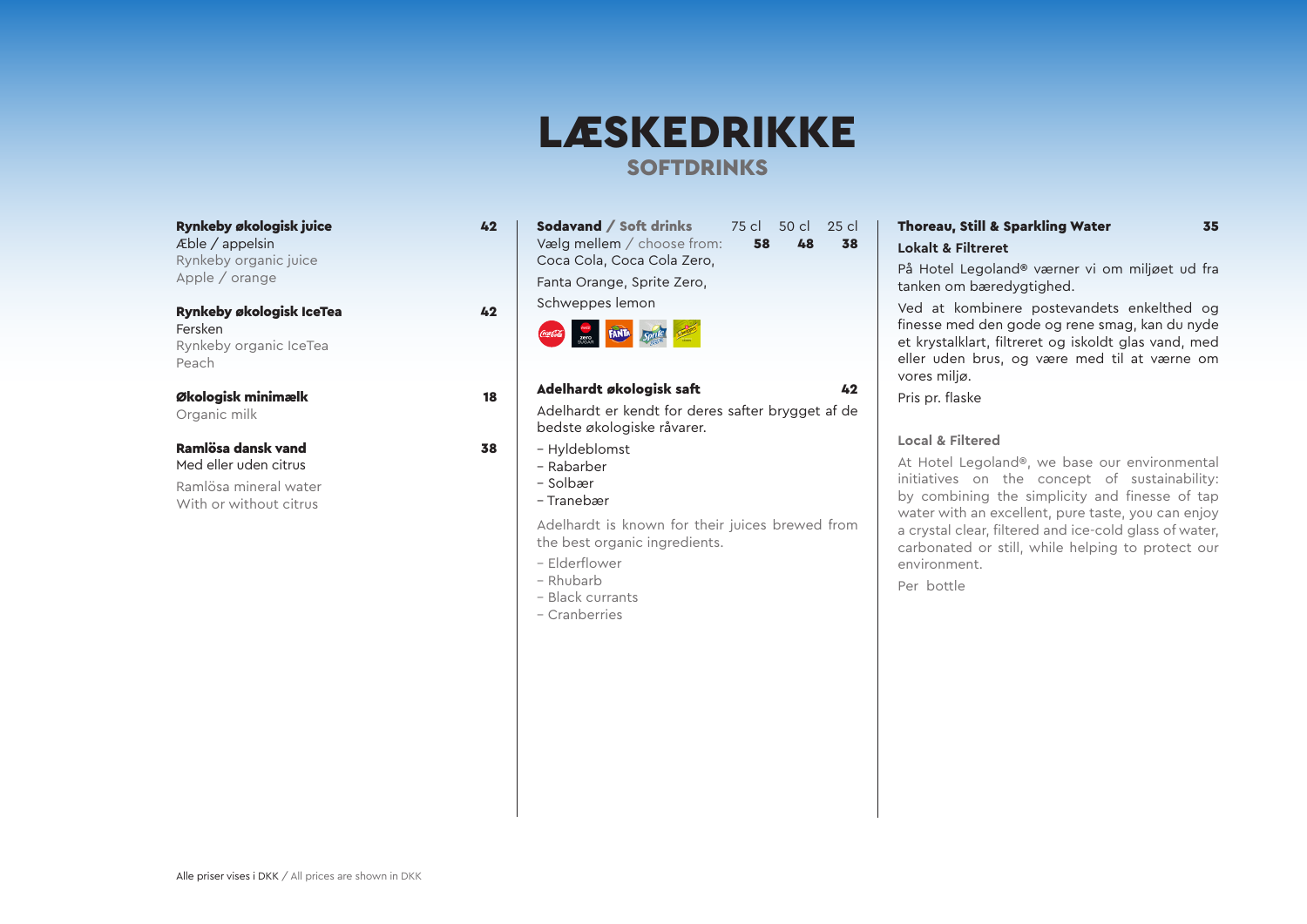### ØL BEER

Fadøl / Draught beer 50 cl 25 cl

TUBORG PILSNER ØKO **65 45** 

Grøn Tuborg Økologisk har en mild og frisk smag, er middelfyldig og livlig og har en behagelig humlebitterhed i eftersmagen. I glasset står Grøn Tuborg Økologisk farvemæssigt gylden til strågul med hvidt skum. Duften har strejf af blomster og korn.

Grøn Tuborg Organic has a mild and fresh taste, is medium-bodied and lively and has a pleasant hop bitterness in the aftertaste. In the glass, Grøn Tuborg is Organically golden in color to straw yellow with white foam. The scent has hints of flowers and grains.

#### TUBORG CLASSIC 65 45

Tuborg Classic er en mørk og lidt kompleks pilsnerøl med en behagelig ristet smag og en smule sødme. Den er både let drikkelig og har masser af smagsindtryk.

Tuborg Classic is a dark and slightly complex pilsner beer with a pleasant roasted taste and a bit of sweetness. It is both easily drinkable and has lots of flavour impressions.

| <b>KRONENBOURG 1664 BLANC</b><br>72 48               | CAR |
|------------------------------------------------------|-----|
| Kronenbourg 1664 Blanc er en uklar hvidgylden   Nord |     |
|                                                      |     |

Kronenbourg 1664 Blanc er en uklar hvidgylden hvedeøl med et frisk syrligt bid. Duften er domineret af citrus og sødlig frugtighed.

Kronenbourg 1664 Blanc is a cloudy white golden wheat beer with a fresh, sourly edge. The aroma is dominated by citrus and sweet fruitiness.

#### GRIMBERGEN BLONDE 72 48

Gyldenblondt klosterøl der byder på en god rund sødme med en mild bitterhed, der giver en elegant balance.

Golden blonde abbey beer with a pleasantly round sweet flavour and a mild bitterness, giving an elegant balance.

#### GRIMBERGEN DOUBLE AMBRÉE 72 48

Mørk fyldig klosterøl med noter af modne pærer, vanilje og anis me det strejf af karamel.

Dark, full-bodied abbey beer with notes of ripe pears, vanilla and anise, plus a hint of caramel.

| <b>Fadøl / Draught beer</b> | 50 cl 25 cl | Flaske øl / Bottled beer | 33 cl |
|-----------------------------|-------------|--------------------------|-------|
|                             |             |                          |       |

#### LSBERG NORDIC **37**

Nordic Gylden Bryg er en klar alkoholfri pilsnerøl med en fint balanceret smag. Duften er frisk og mild med noter af aromahumle.

Nordic Gylden Bryg is a clear non-alcoholic pilsner beer with a finely balanced flavour. The aroma is fresh and mild with notes of aroma hops.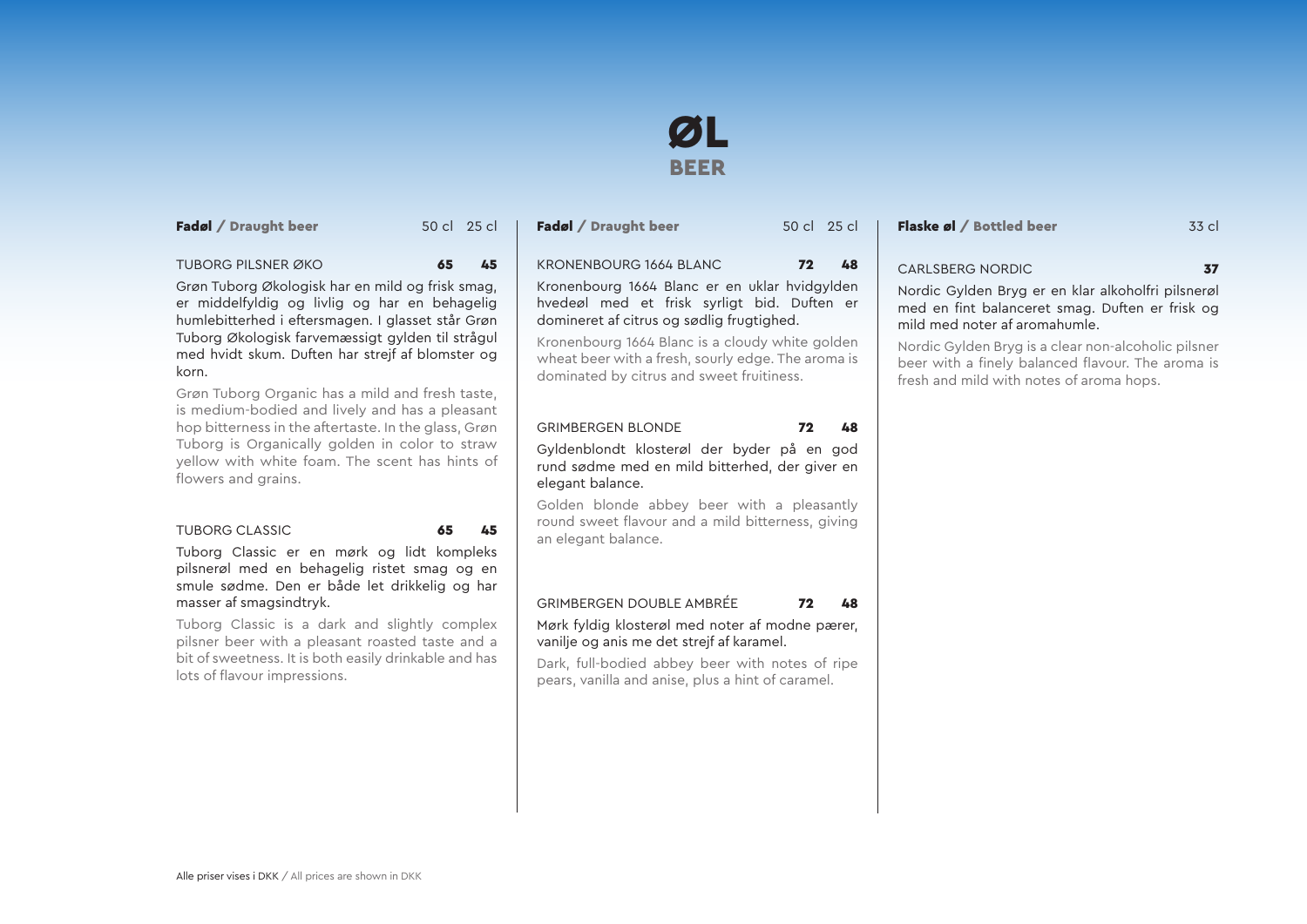### TROLDEN ØL TROLDEN BEER

#### TROLDEN BRYGHUS - KOLDING

Trolden øl er dansk mikroøl - håndlavet i mikrobryggeriet i Kolding. Smagen filtreres ikke ud af øllet, for at det skal se krystalklart ud i glasset. De små partikler, der gør øllet uklart, er en stor del af smagen. Derfor kunne vi ikke drømme om at fjerne dem!

Trolden beer is Danish micro beer - handmade in the microbrewery in Kolding. Flavour is not filtered out of the beer to make it look crystal clear in the glass. The small particles, which make beer cloudy, are a large part of the flavour. That is why we wouldn't dream of removing them!

#### 50 cl flaske/bottle 75



#### FRU SVENDSEN

Ifølge Trolden Bryghus er Fru Svendsen "verdens fineste frokostøl". Der er en skøn og læskende, let drikkelig spiseøl, som med fordel kan nydes til en let frokost eller bare som den er på en varm sommerdag.

According to the Trolden Bryghus, Fru Svendsen is "the finest lunch beer in the world". It is a wonderful and refreshing, easy-to-drink lunch beer that can be enjoyed with a light lunch or just as it is on a hot summer day.

#### HR. SVENDSEN

En mørkerød ale som er en hybrid mellem amber ale og brown ale. Så man får det bedste af 2 verdener, nemlig kraftig humle sammen med en ristet sødme.

A dark red ale that is a hybrid between amber ale and brown ale. With this beer you get the best of 2 worlds: strong hops along with a toasted sweetness.

#### LEMON EXPRESS

#### Hvedeøl efter belgisk forbillede. Med håndskårne citronskaller. Uforlignelig rund og dejlig.

Wheat beer after the Belgian method. With hand-cut lemon peel. Inimitable roundness and delightful flavour.

#### RUG IPA

Kraftfuld og aromatisk specialøl. I glasset er farven flot gylden. Duft og smag i fint samspil mellem den bitre humle og de frugtige, sødlige toner. Det hele samles i en lang behagelig eftersmag.

Powerful and aromatic specialty beer. In the glass, it has a nice golden colour. Aroma and flavour in a fine correlation between the bitter hops and the fruity, sweet tones. All brought together in a long pleasant aftertaste.

#### COAL-WAGON BROWN ALE

Brygget efter den engelske brown ale som forbillede. Der er brugt engelsk humle til at give specialøllen en afstemt bitterhed, der smagsmæssigt passer perfekt til den lette frugtfylde og malt- og sukkersødme.

Brewed with the English brown ale as a model. English hops have been used to give this specialty beer a balanced bitterness, which flavour fits perfectly to the light fruity body and the malt and sugar sweetness.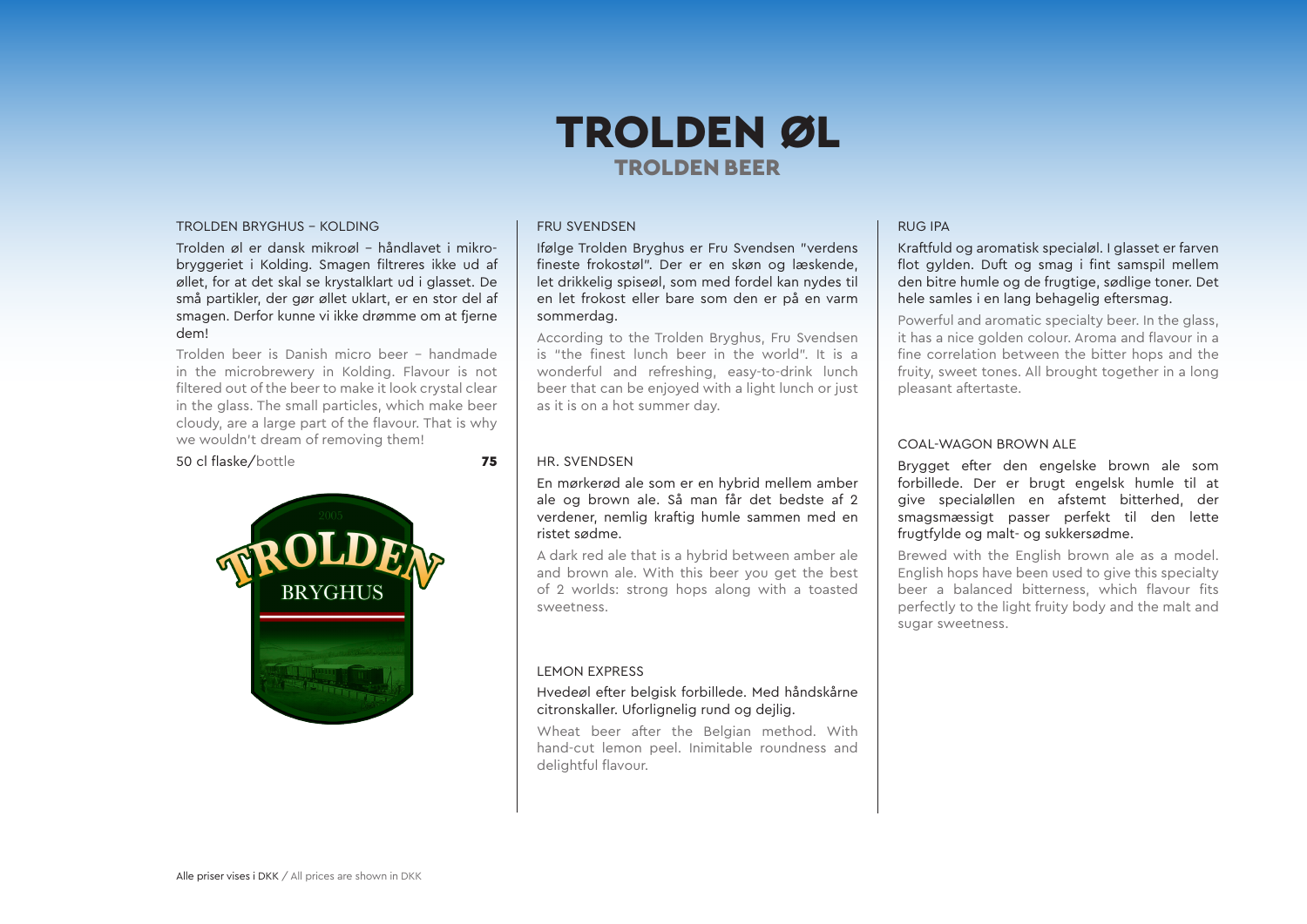### BOBLER BUBLES

#### Cava Brut Vega Medien, UVESTE, Valencia, Spanien



Chardonnay, Macabeo. Frugtrig duft af hvide blomster, citrusfrugter,og ferskner. Frisk smag af frugtsødme, balanceret syre med lang og elegant eftersmag.

#### Cava Brut Vega Medien, UVESTE, Valencia, Spain

Chardonnay, Macabeo. Fruity fragrance of white flowers, citrus fruits and peaches. Fresh taste of fruity sweetness, balanced acidity with a long and elegant finish.

 $F$ laske / bottle  $\overline{345}$ Glas  $/$  glass 79



فتبيتهم

#### Cremant de Bourgogne, Ch. Sassangy, Bourgogne, Frankrig

Chardonnay, Pinot Noir. Stor friskhed, frugt og finesse. Flot harmoni, struktur og kødfuld vin, med en vedvarende mousse, og en lang eftersmag.

#### Cremant de Bourgogne, Ch. Sassangy, Burgundy, France

Chardonnay, Pinot Noir. Exceptional freshness, fruit and finesse. A wonderfully harmonious, structured and fleshy wine with a lasting mousse and a long finish.

Flaske / bottle 595

#### Prosecco Spumante, Le Contesse, Treviso, Italien

Glera. Frugtrig med nuancer af akacieblomst, guldregn, æbler, pærer, ferskner og abrikos. Eksotiske og de sprøde toner.

#### Prosecco Spumante, Le Contesse, Treviso, Italy

Glera. Fruity with nuances of acacia flower, laburnum, apples, pears, peaches and apricot. Exotic and crisp tones.

Flaske / bottle 355

#### Brut Reserve, Champagne Jean Vesselle, Bouzy, Champagne, Frankrig

Pinot Noir, Chardonnay. Kraftig og frugtrig aroma. Vinens styrke efterlader et indtryk af frugtrighed, blødhed og finesse samt en honningagtig finish.

#### Brut Reserve, Champagne Jean Vesselle, Bouzy, Champagne, France

Pinot Noir, Chardonnay. Powerful and fruity aroma. The strength of the wine conveys fruitiness, softness and finesse with a honey-like finish.

Flaske / bottle 775

#### Brut Rosé, Champagne Leclerc-Briant, Epernay, Champagne, Frankrig



Chardonnay, Pinot Noir. Duft af abrikoser, akacieblomst og røde frugter. Her er fedme, fasthed, flot struktur og nerve.

#### Brut Rosé, Champagne Leclerc-Briant, Epernay, Champagne, France

Chardonnay, Pinot Noir. Scent of apricots, acacia blossom and red fruits. Full-bodied, firm with a beautiful structure and vigour.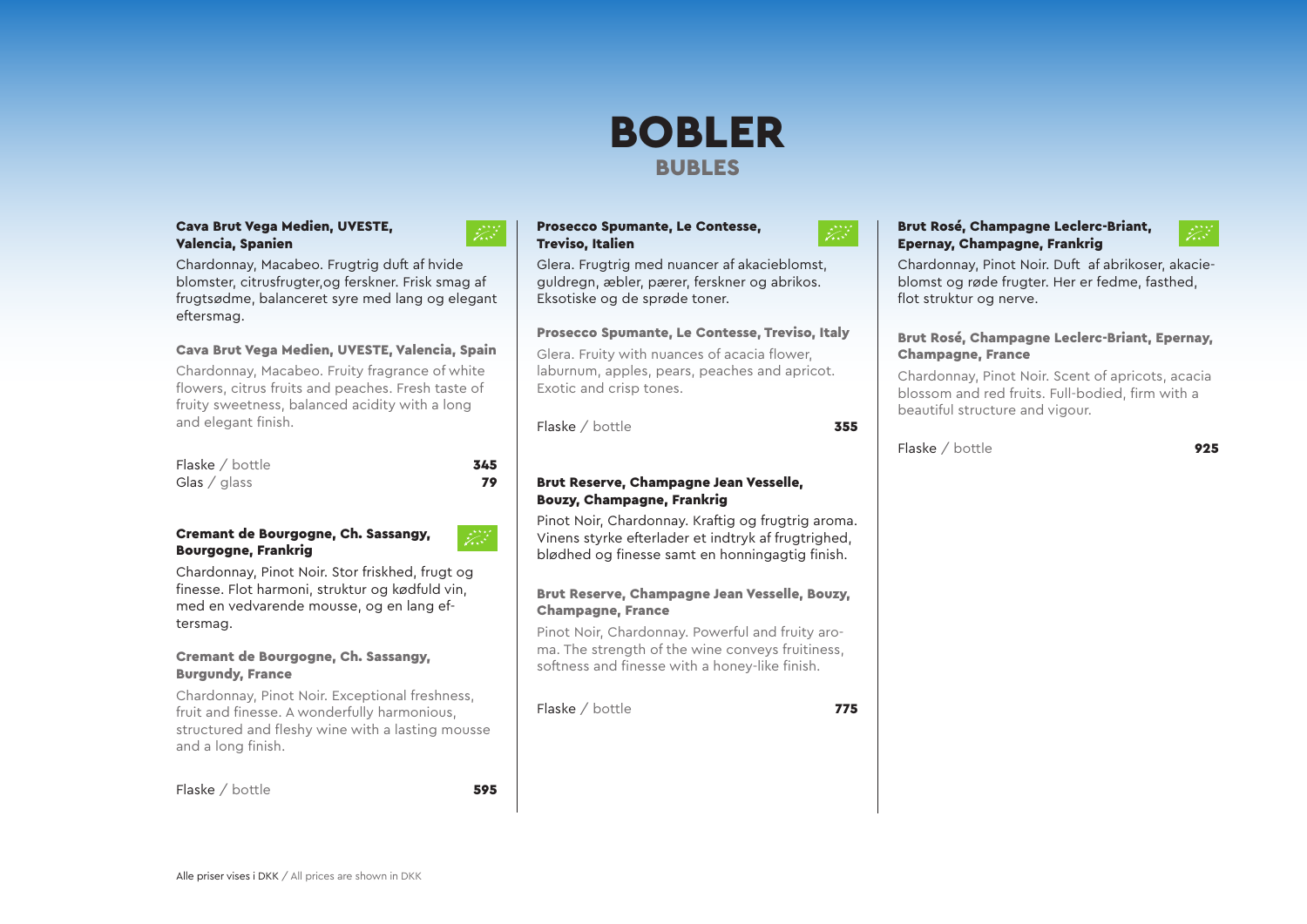### HVIDVINE WHITE WINE

#### HUSETS HVIDVIN / THE HOUSE WHITE WINE

#### Gocce, Roots Beverage, Terre Siciliane, Italien

Chardonnay. Fedme, friskhed, god syre, med nuancer af grønne æbler, ferskner, basilikum og mandler.

#### Gocce, Roots Beverage, Terre Siciliane, Italy

Chardonnay. Full-bodied, fresh, good acidity, with shades of green apples, peaches, basil and almonds.

Flaske / bottle 295 Glas  $/$  glass  $79$ 

#### Pinot Blanc, Hubert Beck, Frankrig

Pinot Blanc. Meget frisk og frugtrig vin. God balance mellem en charmerende sødme i smagen og en tør eftersmag.

#### Pinot Blanc, Hubert Beck, France

Pinot Blanc. Very fresh and fruity wine. Good balance between a charming sweet flavour and a dry finish. Flaske / bottle 335

#### Riesling le 4eme Tour, Kuentz-Bas, les Chateau, Alsace, Frankrig

Riesling. Flot balance mellem frugtsødme, sprødhed. Nuancer af markblomster, citrus, ferskner og abrikos.

#### Riesling le 4eme Tour, Kuentz-Bas, Husseren les Chateau, Alsace, France

Riesling. Beautiful balance between fruit sweetness, crispness. Shades of field flowers, citrus, peaches and apricots.

Flaske / bottle 395

#### Macon Lugny Les Charmes, Lupé-Cholet, Bourgogne, Frankrig

Chardonnay. Aromaer af citrus, ferskner, abrikoser og stikkelsbær. Smagen er smøragtig, sprød, og med en let krydret finish. .

#### Macon Lugny Les Charmes, Lupé-Cholet, Burgundy, France

Chardonnay. Aromas of citrus, peaches, apricots and gooseberries. The taste is buttery, crisp and with a slightly spicy finish.

Flaske  $/$  bottle  $445$ 

#### Chablis Grand Calcaire, Gruhier & Delaunay, Bourgogne, Frankrig

Chardonnay. I næsen, hvide ferskner, vilde blomster, flintesten og kalk. Smagen er delikat med god sprødhed og mineralitet.

#### Chablis Grand Valcaire, Gruhier & Delaunay, Burgundy, France

Chardonnay. White peaches, wild flowers, flint stone and limestone on the nose. The taste is delicate with good crispness and minerality.

Flaske / bottle 645

#### Sancerre Les Grandmontains, Domaine Laporte, Loire, Frankrig

Sauvignon Blanc. Friske, eksotiske frugter i både duft og smag samt en lang, elegant og sprød finish med nuancer af mynte.

#### Sancerre Les Grandmontains, Domaine Laporte, Loire, France

Sauvignon Blanc. Fresh, exotic fruits in both aroma and flavour, as well as a long, elegant and crisp finish with nuances of mint.

 $Flaske / hottle$  635

#### Kein Hexerei, Roots Beverage, Pfalz, Tyskland

Rieslilng. Klingende friskhed i duften, nuancer af vilde blomster, citrus og passion. Smagen er ren og tør med en lang, ren, mineralsk stil i eftersmagen.

#### Kein Hexerei, Roots Beverage, Pfalz, Germany

Rieslilng. Aroma of tingling freshness, notes of wild flowers, citrus and passion fruit. The taste is clean and dry with a long, clean, mineral finish.

| Flaske / bottle | 375 |
|-----------------|-----|
| Glas / glass    | 79  |

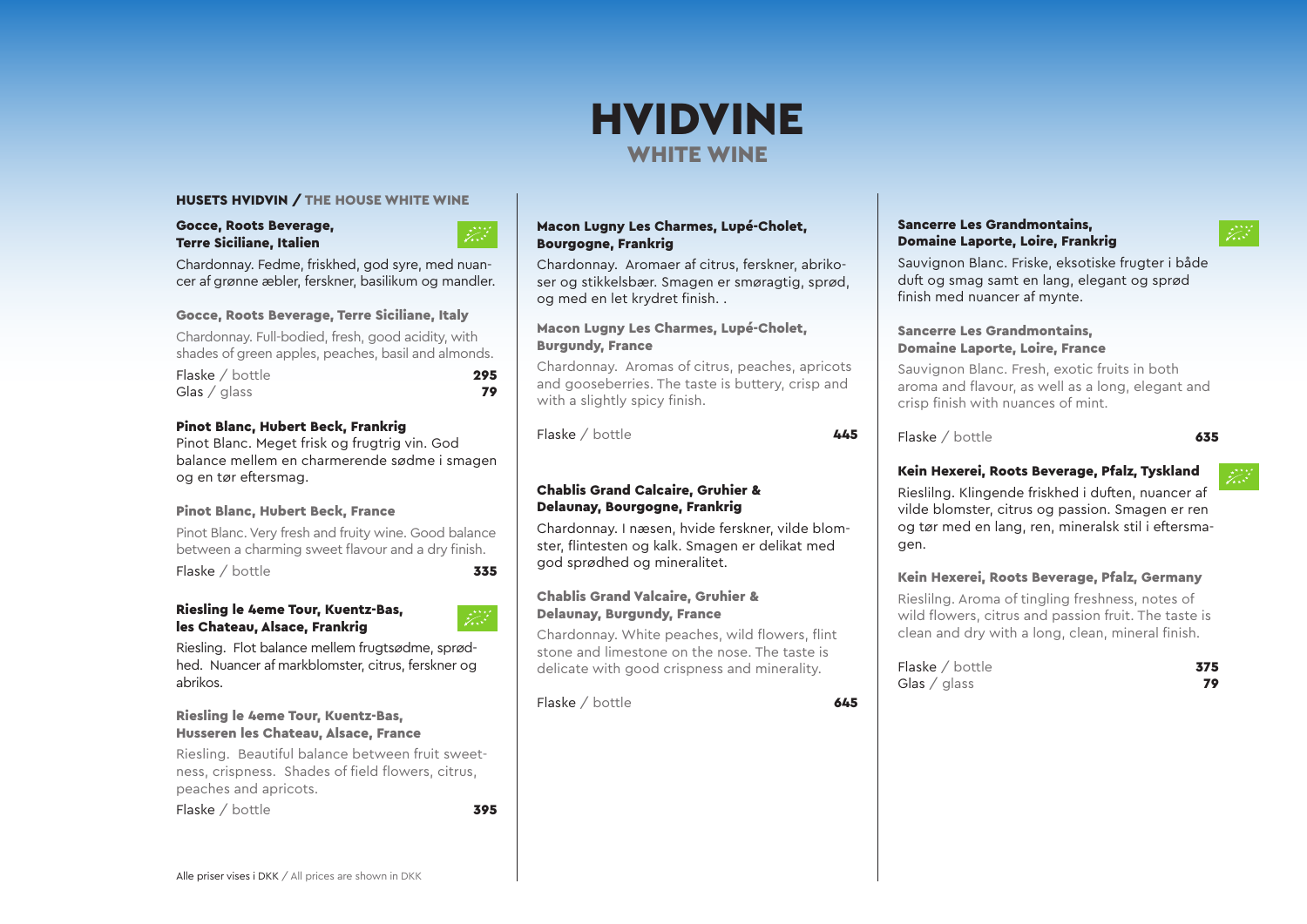### HVIDVINE WHITE WINE

#### Grüner Veltliner Terrassen, Juertschitsch, Sonnhof, Kamptal, Østrig

Grüner Veltliner. Aromatisk i duften, med lækre saftige toner af citrusfrugter, grønne blade og urter. Smagen er sprød, en smule krydret.

#### Grüner Veltliner Terrassen, Juertschitsch, Sonnhof, Kamptal, Austria

Grüner Veltliner. Aromatic fragrance with delicious, juicy notes of citrus fruits, green leaves and herbs. The taste is crisp, and a little spicy.

Flaske / bottle 395

#### Pinot Grigio Riff, Alois Lageder, Italien

Pinot Grigio. Aromatisk, med god frugtsødme, finesse og lækre nuancer af ferskner, kiwi og passionsfrugt. Sprød, god mineralitet og struktur.

#### Pinot Grigio Riff, Alois Lageder, Italy

Pinot Grigio. Aromatic with a solid fruity sweetness, finesse and delicious nuances of peaches, kiwi and passion fruit. Crisp, good minerality and structure.

Flaske / bottle 365

#### Passi Reali Bianco, Passione Natura, Abruzzo, Italien

Trebbiano d'Abruzzo, Chardonnay. Frugtsødme, bid, friskhed og fylde. Eksotiske toner af modne, tropiske frugter med god mineralitet og struktur.

#### Passi Reali Bianco, Passione Natura, Abruzzo, Italy

Trebbiano d'Abruzzo, Chardonnay. Fruity sweetness, bite, freshness and body. Exotic notes of ripe tropical fruits with good minerality and structure.

Flaske / bottle 395

#### Montecillo Blanco, Bodegas Montecillo, Rioja, Spanien

Viura, Tempranillo Blanco, Sauvignon Blanc. Sprøde og eksotiske aromaer af citrus, pære og mango. Lækker mineralitet, tørhed, struktur og ristede toner fra fad.

#### Montecillo Blanco, Bodegas Montecillo, Rioja, Spain

Viura, Tempranillo Blanco, Sauvignon Blanc. Crispy and exotic aromas of citrus, pear and mango. Delicious minerality, dryness, structure and roasted notes from the cask.

| Flaske / bottle          | 365 |
|--------------------------|-----|
| Glas $\frac{1}{2}$ glass | 79  |

#### Chardonnay oaked Grand Estate, Columbia Crest, Columbia Crest, Washington State, USA

Chardonnay. Gule stenfrugter, ristede noter fra fad, god fedme. Flot struktureret, lækker og sprød stil i eftersmagen. Den er både kompleks og frisk i stilen.

#### Chardonnay oaked Grand Estate, Columbia Crest, Columbia Crest, Washington State, USA

Chardonnay. Yellow stone fruits, roasted notes from casks, full-bodied. Beautifully structured, delicious and crisp finish. Both complex and fresh in style.

Flaske / bottle 455

#### Sauvignon Blanc, Misty Cove, Marborough, New Zealand

Sauvignon Blanc. Nuancer af græs, stikkelsbær, lime, passionsfrugt og hvide blomster. Smag af melon og tropiske frugter. Flot balanceret tørhed og frugtrighed.

#### Sauvignon Blanc, Misty Cove, Marborough, New Zealand

Sauvignon Blanc. Shades of grass, gooseberries, lime, passion fruit and white flowers. Melon and tropical fruit flavours. Well-balanced dryness and fruitiness.

| Flaske / bottle          | 455 |
|--------------------------|-----|
| Glas $\frac{1}{2}$ glass | 89  |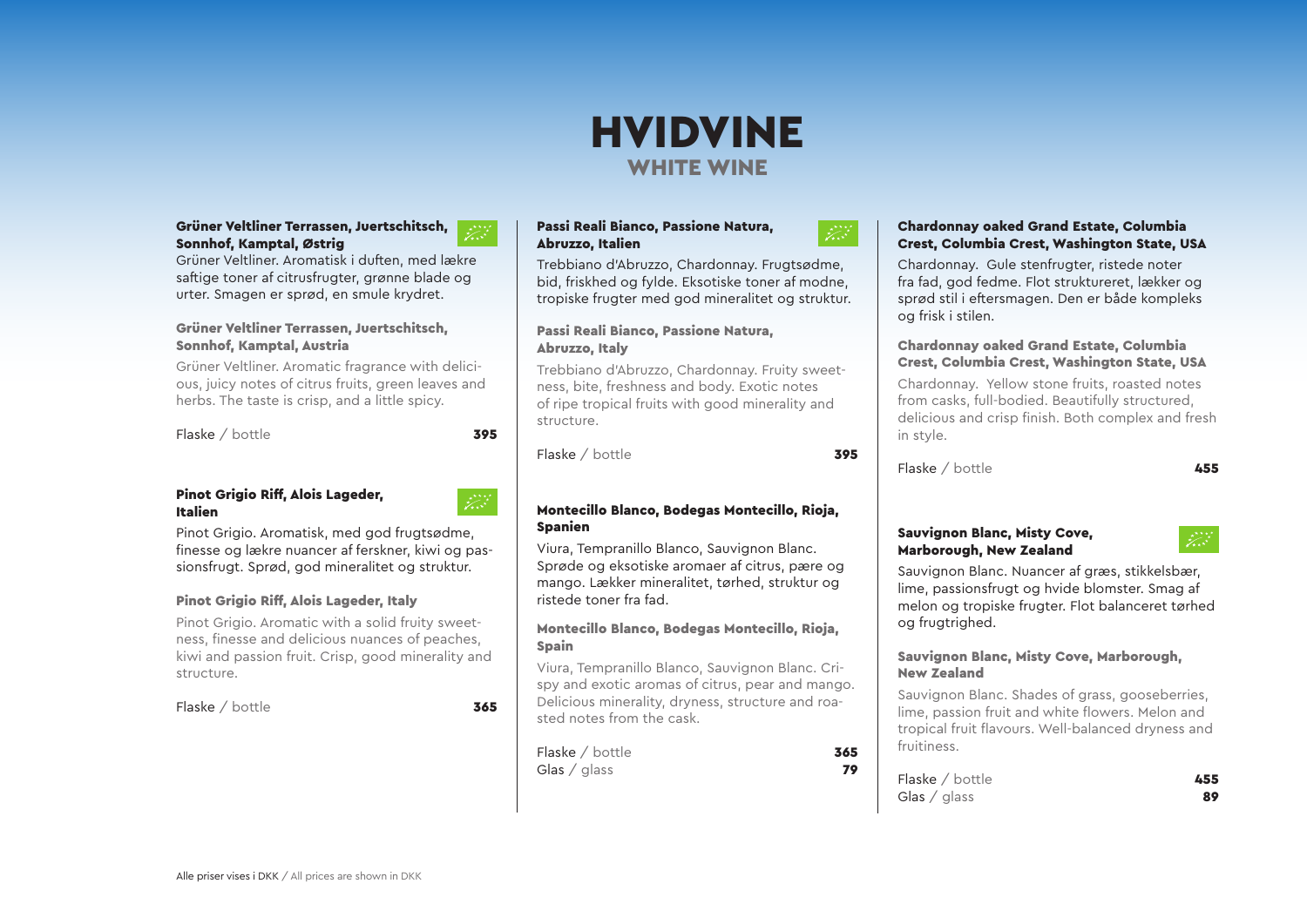### ROSEVINE ROSE

#### Liberte Rosé, Chateau de Nages, Costieres de Nîmes, Frankrig

og liflig med en god fylde.

Nîmes, France

Grenache, Syrah, Merlot. Lækre, kølige nuancer af jordbær, hindbær og solbær. Smagen er sprød

Liberte Rosé, Chateau de Nages, Costieres de

Grenache, Syrah, Merlot. Delicious, cool shades of strawberry, raspberry and blackcurrant. The taste is crisp and delicious with good body.

Flaske / bottle 365 Glas  $\overline{79}$ 



#### By Ott Rosé, Selection Ott, Côtes de Provence, Frankrig

Grenache, Cinsault, Syrah, Mourvèdre. Smagen er sprød og liflig med nogle af de samme frugttoner som i duften, men også eksotiske toner af citrus og milde krydderier.

#### By Ott Rosé, Selection Ott, Côtes de Provence, France

Grenache, Cinsault, Syrah, Mourvèdre. The taste is crisp and delicious with some of the same fruity notes as in the aroma, but also exotic notes of citrus and mild spices.

Flaske / bottle 595

#### Chiaretto Bardolino Rosé, Cantine Lenotti, Veneto, Italien

Corvina, Rondinella, Molinara. Nuancer af ferskner og blommer, en sart friskhed med krydrede og frugtrige toner.

#### Chiaretto Bardolino Rosé, Cantine Lenotti, Veneto, Italy

Corvina, Rondinella, Molinara. Shades of peaches and plums, a delicate freshness with spicy and fruity notes.

Flaske / bottle 325

#### Momento Rosa Tempranillo, La Mancha, Spanien



Flot, pink jordbærfarve og en lækker duft af jordbær, hindbær og granatæbler. Smagen er meget frisk, frugtrig og sprød, med milde krydderier.

#### Momento Rosa Tempranillo, La Mancha, Spain

Nice, pink strawberry colour, the nose is full of strawberry, and pomegranate. The taste is fresh, fruity and crispy.

Flaske / bottle 325

Flot laksefarve og i duften en overflod af røde bær. I smagen mørke toner af brombær og blåbær.

#### Rosé D´Anjou, Chäteau de la Roulerie, Loire, France

Rosé D´Anjou, Chäteau de la Roulerie, Loire,

Fragrance of red berries. A delicious taste with dark notes of blackberries and blueberries.

Flaske / bottle 375

Frankrig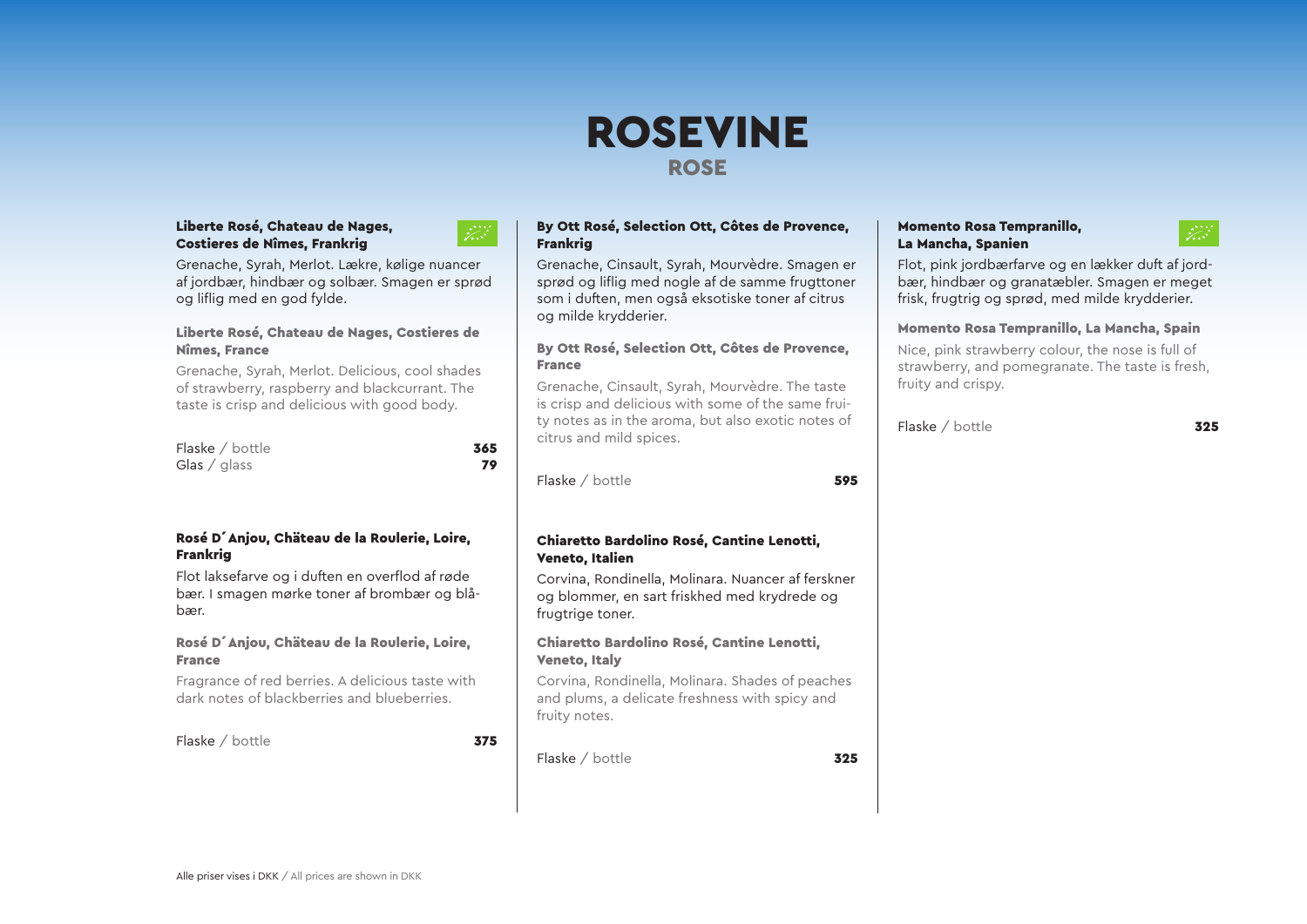#### HUSETS RØDVIN / THE HOUSE RED WINE

#### Vita Sangiovese, IGT Terre Siciliane, Italien



Frugtrig og med nuance af modne kirsebær. Smagen er harmonisk med en god balance mellem friskhed og blødhed .

#### Vita Sangiovese, IGT Terre Siciliane, Italy

Fruity with notes of cherries. Nice balance between freshness and softness.

Flaske / bottle 295 Glas  $/$  glass  $79$ 



#### FRANSKE RØDVINE / FRENCH RED WINES

#### Fleurie Granits Roses, Domaine Bel Air, Beaujolais, Frankrig

Gamay. Nuancer af roser, violer, hindbær og tyttebær. Kødfuld smag, intens frugtkoncentration og mineralitet med stor kompleksitet og elegance.

#### Fleurie Granits Roses, Domaine Bel Air, Beaujolais, France

Gamay. Shades of roses, violets, raspberries and lingonberries. Fleshy flavour, intense concentration of fruit and minerality with high complexity and elegance.

Flaske / bottle 475

#### Hautes-Cotes de Nuits Rouge, Charmont, Edouard Delaunay, Bourgogne, Frankrig

Pinot Noir, God frugtsødme, modne hindbær og hvid peber. Let i starten men udvikler hurtigt mere fyldige nuancer og bærfylde.

#### Hautes-Cotes de Nuits Rouge, Charmont, Edouard Delaunay, Bourgogne, France

Pinot Noir, Nice fruit, notes of raspberry and white pepper. The taste is light, and developes to be more powerful.

Flaske / bottle 755

### FRANSKE RØDVINE / FRENCH RED WINES

#### Côte du Rhône Biographie, Pail Jaboulet Ainé, Rhône, Frankrig

لتباييتين

Grenache, Syrah, Mourvèdre, Carignan, Cinsault. Lækre nuancer af krydderurter, røde bær, lakrids og bitter chokolade. Kølig og krydret i eftersmagen.

#### Côte du Rhône Biographie, Pail Jaboulet Ainé, Rhône, France

Grenache, Syrah, Mourvèdre, Carignan, Cinsault. Delicious shades of herbs, red berries, liquorice and bitter chocolate. Cool and spicy finish.

Flaske / bottle 395 Glas  $\overline{\phantom{a}}$  glass  $\overline{\phantom{a}}$  89

#### Châteauneuf du Pape, Chateau Maucoil, Rhône, Frankrig

Grenache, Syrah, Mourvèdre, Cinsault. Klassisk Châteauneuf med frugtrige toner af mørk kirsebær, blommer og lakrids og krydret afslutning.

#### Châteauneuf du Pape, Chateau Maucoil, Rhône, France

Grenache, Syrah, Mourvèdre, Cinsault. Classic Châteauneuf with fruity notes of dark cherries, plums and liquorice and a spicy finish.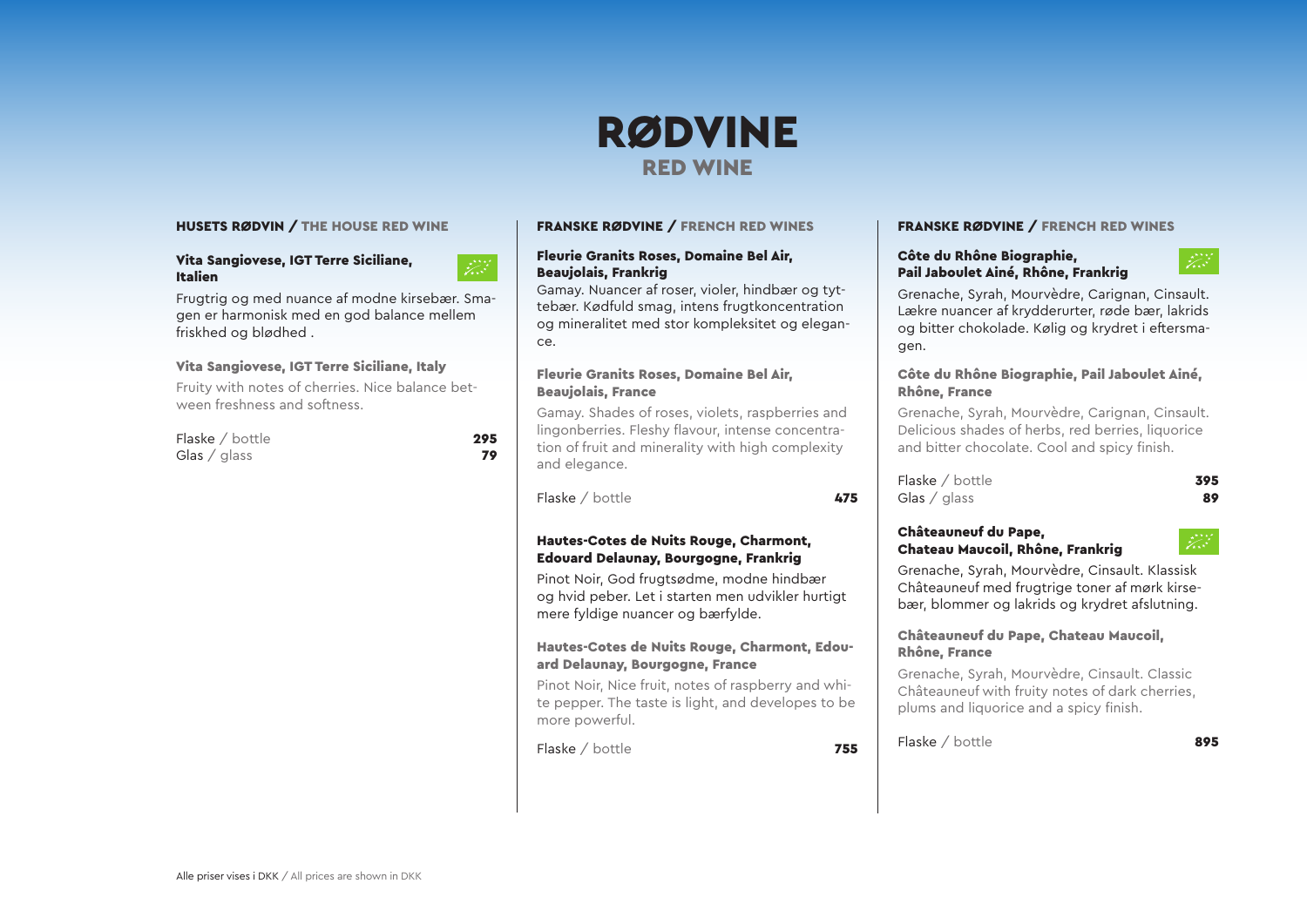#### FRANSKE RØDVINE / FRENCH RED WINES

#### Château Quillet, Bordeaux, Frankrig

Merlot, Cabernet Sauvignon, Cabernet Franc, Malbec. Aromatisk og frugtrig, med en god struktur både i duft og smag, nuancer af solbær og brombær. Sprød og harmonisk med en lidt tør bagkant.

#### Château Quillet, Bordeaux, France

Merlot, Cabernet Sauvignon, Cabernet Franc, Malbec. Aromatic and fruity, with a good structure in both aroma and flavour, shades of blackcurrant and blackberry. Crisp and harmonious with a slightly dry edge.

Flaske / bottle 375

#### La Chevalière Syrah/Grenache, Laroch, Pays d´Oc, Frankrig

Syrah, Grenache. Vinen har Syrahs farverige, strukturerede og krydrede stil og Grenaches fantastiske, aromatiske og frugtrige smagskoncentration. Meget elegant i eftersmagen.

#### La Chevalière Syrah/Grenache, Laroch, Pays d´Oc, France

Syrah, Grenache. The wine has Syrah's colourful, structured and spicy style and Grenache's fantastic aromatic and fruity concentration of flavour. Very elegant finish.

#### Flaske / bottle 365

#### RØDVINE / RED WINES

#### Ripasso Costa Regale, Cantine Lenotti, Veneto, Italien

Corvina, Rondinella, Molinara. toner af kirsebær, brombær, kaffe, chokolade, hasselnød, pomerans og syltede frugter, men også meget delikate og friske toner.

#### Ripasso Costa Regale, Cantine Lenotti, Veneto, Italy

Corvina, Rondinella, Molinara notes of cherry, blackberry, coffee, chocolate, hazelnut, bitter orange and fruit preserve, but also very delicate and fresh tones.

| Flaske / bottle | 435 |
|-----------------|-----|
| Glas / $g$ lass | 89  |

#### Langhe Rosso Cino, Cascina Ballarin, La Morra, Piemonte, Italien

Barbera, Nebbiolo, Dolcetto. I smagen er Cino ret charmerende og frugtrig, med en flot ren stil og samtidig en god fylde.

#### Langhe Rosso Cino, Cascina Ballarin, La Morra, Piemonte, Italy

Barbera, Nebbiolo, Dolcetto. The flavour of Cino is quite charming and fruity, with a beautiful clean style and at the same time well-bodied.

Flaske  $\ell$  bottle 365

#### RØDVINE / RED WINES

#### Barbera d'Alba Paolina, Ca' del Baio, Treiso, Piemonte, Italien

Barbera. I duften finder man toner af mørke bær, krydderier, kardemomme og honningkager. I smagen toner af blommer, mørke kirsebær og friske mandler.

#### Barbera d 'Alba Paolina, Ca' del Baio, Treiso, Piemonte, Italy

Barbera. The fragrance contains notes of dark berries, spices, cardamom and gingerbread. The flavour contains tones of plums, dark cherries and fresh almonds.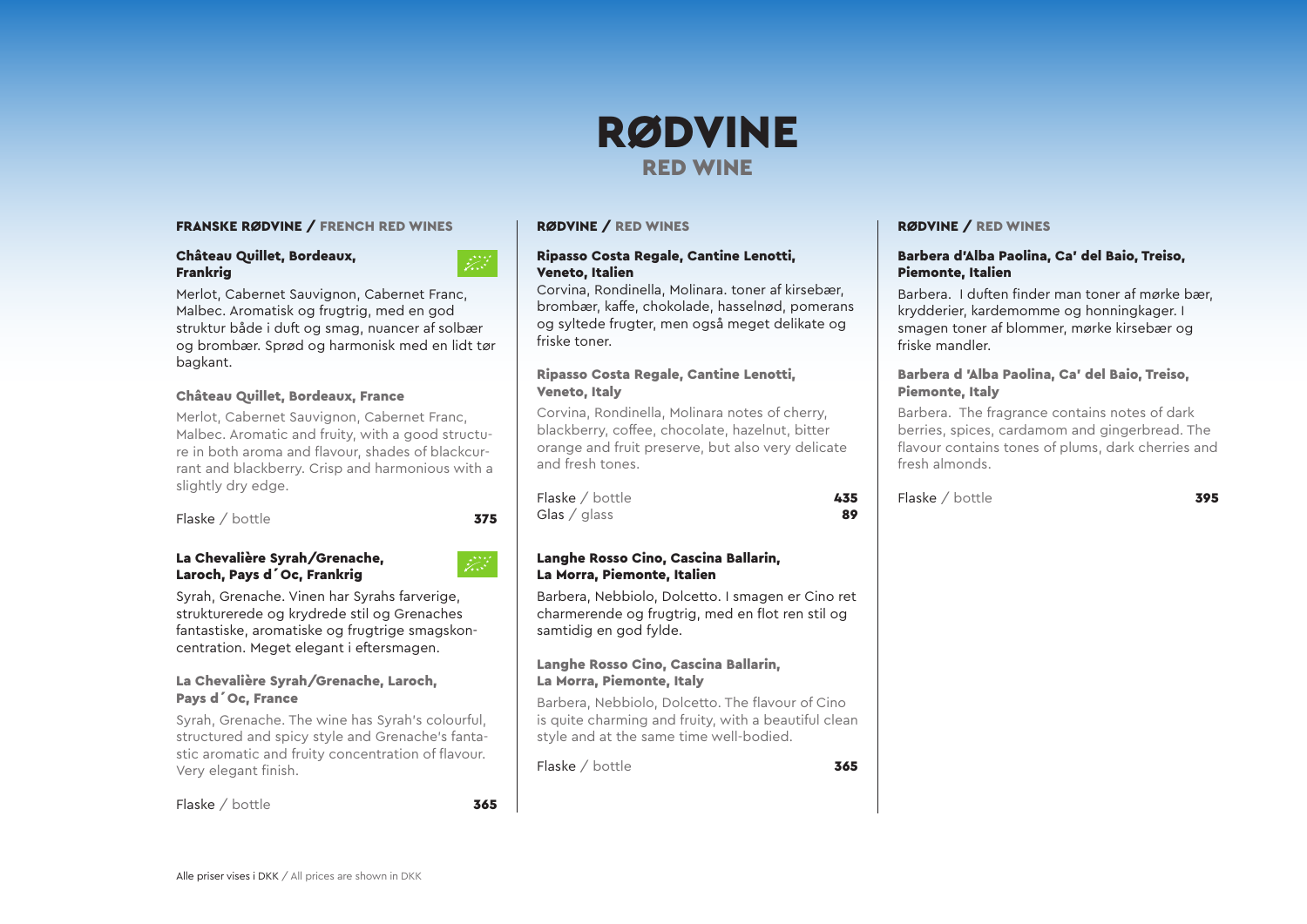Nebbiolo, balanceret fyldig og god struktur. Lækker frugtkoncentration med bl.a. kirsebær, violer

Nebbiolo, full bodied with a powerful texture, the taste has notes of cherry, viol and English licorice.

Flaske / bottle 695

Barberesco Autinbej DOCG Ca' del Baio,

Barberesco Autinbej DOCG Ca' del Baio,

RØDVINE / RED WINES

Tresio Piemonte, Italien

og engelsk lakrids.

Tresio Piemonte, Italy

#### RØDVINE / RED WINES

#### Rosso di Montalcino, Salcheto, Toscana, Italien



Sangiovese, Canaiolo, Merlot. Charmerende og sødmefuld frugt, typisk Sangiovese duft, modne kirsebær. Tør og elegant med en lækker, afrundet tannin.

#### Rosso di Montalcino, Salcheto, Tuscany, Italy

Sangiovese, Canaiolo, Merlot. Charming and sweet fruits, typically Sangiovese aroma, ripe cherries. Dry and elegant with a delicious, rounded tannin.

Flaske / bottle 445

#### Negroamaro, Tratturi, San Marzano, Puglien, Italien

Negroamaro. I duften toner af mørke bær. I smagen mørke krydderier og intens frugt. Eftersmagen er lang med toner af kirsebærsten og mandler.

#### Negroamaro, Tratturi, San Marzano, Puglien, Italy

Negroamaro. Aroma with notes of dark berries. With dark spices and intense fruits. The finish is long with notes of cherry stones and almonds.

Flaske / bottle 335

#### RØDVINE / RED WINES

#### Crianza, De Manzanos, Rioja, Spanien



Tempranillo, Garnacha. Frugtrig i duften, med nuancer af blommer, mørke bær og lakrids. I smagen kødfuld, rank og kompleks, ristede noter fra fad.

#### Crianza, De Manzanos, Rioja, Spain

Tempranillo, Garnacha. Fruity heroes with shades of plums, dark berries and liquorice. Fleshy, upright and complex flavour roasted notes from the cask.

Flaske / bottle 395

#### Crianza, Semele, Montebaco, Ribero del Douro, Spanien

Tempranillo, Merlot. Sprøde toner af kirsebær og marcipan i næsen. I smagen mørkere med toner af lakrids, violer og brombær, samt en velintegreret trækarkater.

#### Crianza, Semele, Montebaco, Ribero del Duero, Spain

Tempranillo, Merlot. Crispy notes of cherry and marzipan in the nose. The flavour is darker with notes of liquorice, violets and blackberries, and a well-integrated woody character.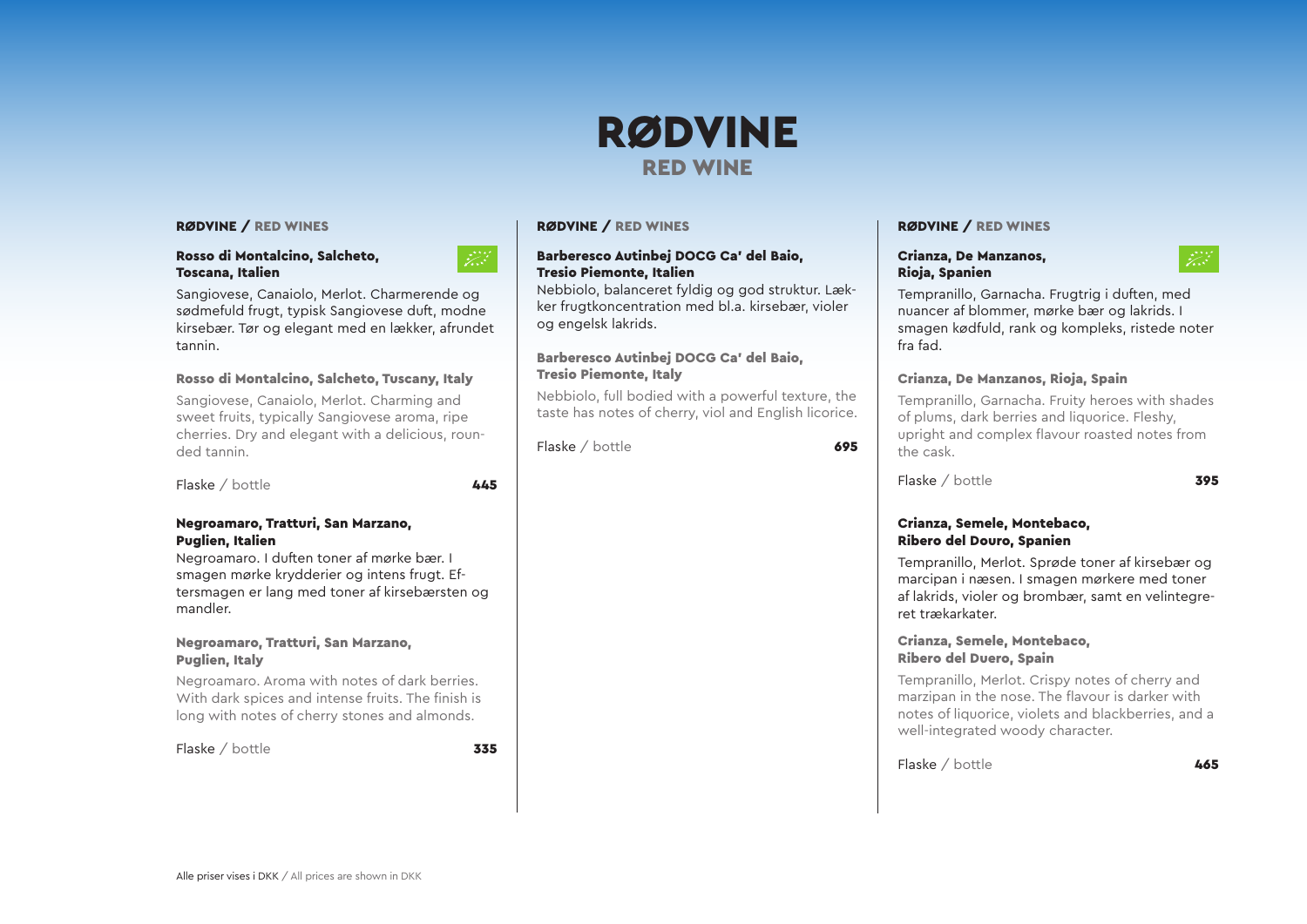#### RØDVINE / RED WINES

#### Pinot Noir, Johanneshof Reinisch, Thermenregion, Østrig

Pinot Noir. I duften toner af hindbær, røde kirsebær nuancer af skovjordbær og tyttebær. Smagen er frugtrig og med sprødhed og dybde, let tannin til sidst.

#### Pinot Noir, Johanneshof Reinisch, Thermenregion, Austria

Pinot Noir. Aroma with notes of raspberry, red cherry and nuances of forest strawberries and lingonberries. The flavour is fruity and crisp with depth and a bit of tannin at the end.

| Flaske / bottle | 445 |
|-----------------|-----|
| Glas / $q$ lass | 89  |

#### Zinfandel, Cline Cellars, Lodi, Californien, USA

Zinfandel. Modne kirsebær, blommer og brombær i duften. I smagen frugtrig med lækre, krydrede toner og en flot finish med nuancer af vanilje og bløde tanniner

#### Zinfandel, Cline Cellars, Lodi, California, USA

Zinfandel. Aroma of mature cherries, plums and blackberries. The flavour is fruity with delicious spicy notes and a beautiful finish with nuances of vanilla and soft tannins.

Flaske / bottle 395

### RØDVINE / RED WINES

#### Cab. Sauvignon Reserva, Montes, Colchagua, Chile

Cabernet Sauvignon, Merlot. I duften finder man solbær, blåbær, violer og vanilje. Smagen er præget hindbær, kirsebær og solbær. Let fadkarakter.

#### Cab. Sauvignon Reserva, Montes, Colchagua, Chile

Cabernet Sauvignon, Merlot. The aroma contains blackcurrant, blueberries, violets and vanilla. The flavour is characterised by raspberries, cherries and blackcurrants. Light cask character.

| Flaske / bottle | 355 |
|-----------------|-----|
| Glas / glass    | 79  |

#### Malbec Terroir, Kaiken, Mendoza, Argentina

Malbec, Petit Verdot, Bonarda. Kraftig og kødfuld vin. Her finder man toner af brombær, solbær, lakrids, sort peber og en snert af urter.

#### Malbec Terroir, Kaiken, Mendoza, Argentina

Malbec, Petit Verdot, Bonarda. Powerful and fleshy wine. Here there are notes of blackberries, blackcurrant, liquorice, black pepper and a touch of herbs.

| Flaske / bottle | 355 |
|-----------------|-----|
| Glas / $g$ lass | 79  |

#### RØDVINE / RED WINES

#### Estate Pinot Noir Marlborough, Misty Cove Wines, New Zealand

Pinot Noir, nuance af blommer, mørke bær, delikat og sprød karakter med et velintegreret fadpræg.

#### Estate Pinot Noir Marlborough, Misty Cove Wines, New Zealand

Pinot Noir, the nose comes with plus and dark berries, the taste is delicate and crisp, full bodied oat notes.

Flaske / bottle 525

#### MV Shiraz, Paxton, Mclaren Vale, Australien

Shiraz. Duft af hindbær, blommer, chokolade og en smule vanilje. I smagen kødfuld med masser af frugtkoncentration, god struktur og en god tannin.

#### MV Shiraz, Paxton, Mclaren Vale, Australia

Shiraz. Scent of raspberry, plum, chocolate and a hint of vanilla. Fleshy flavour with lots of concentrated fruit, good structure and a good tannin.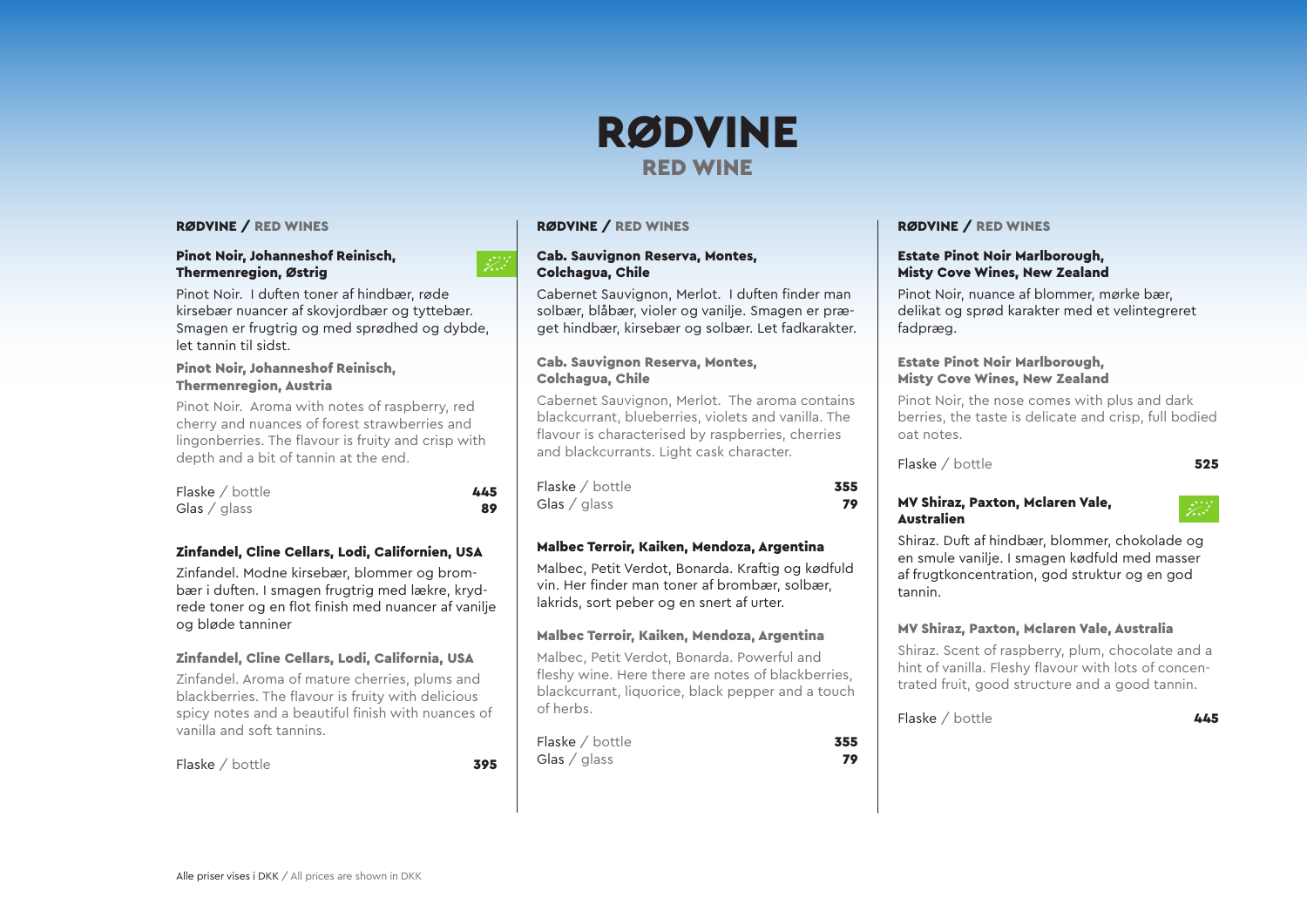### DESSERTVINE DESSERT WINES

#### Ch. Peyruchet, Cuvee Jean Babtiste 1ères Côtes de Bordeaux Moelleux, Frankrig

Sémillon. Frugtkarakter, med appelsinskal, honning, akacia og abrikos. I smagen er vinen frisk og delikat. Eftersmagen er lang, sødmefuld med grønne toner.

#### Ch. Peyruchet, Cuvee Jean Babtiste 1ères Côtes de Bordeaux Moelleux, France

Sémillon. Fruity character with orange peel, honey, acacia and apricot. The wine is fresh and delicate in flavour. The finish is long, sweet with green tones.

Flaske / bottle 365

#### Coteaux du Layon, Chateau De la Roulerie, Loire, Frankrig

Chenin Blanc. Lette grønne og lette toner dominerer duften. Flot dybde og kompleksitet, eksotiske nuancer af modne frugter og bivoks med et stænk af vanilje.

#### Coteaux du Layon, Chateau De la Roulerie, Loire, France

Chenin Blanc. Light green and light tones dominate the aroma. Beautiful depth and complexity, exotic nuances of ripe fruits and beeswax with a dash of vanilla.

Flaske / bottle 495

#### Auslese Rotgipfler, Johanneshof Reinisch, Thermenregion, Østrig

Rotgipfler. Nuancer af mango og andre eksotiske frugter i både duft og smag. Utrolig ren og appetitvækkende smag.

#### Auslese Rotgipfler, Johanneshof Reinisch, Thermenregion, Austria

Rotgipfler. Shades of mango and other exotic fruits in both aroma and flavour. Incredibly pure and appetising flavour.

Flaske  $/$  bottle  $445$ 

#### Moscato d'Asti 101, Ca´del Baio, Treiso, Piemonte, Italien

Moscato. Balanceret udtryk af eksotiske frugter, syrer og friskhed. Sart og lækker smag.

 Moscato d 'Asti 101, Ca' del Baio, Treiso, Piemonte, Italy

Moscato. Balanced expression of exotic fruits, acidity and freshness. Delicate and delicious taste.

| Flaske / bottle | 365 |
|-----------------|-----|
| Glas / $g$ lass | 79  |